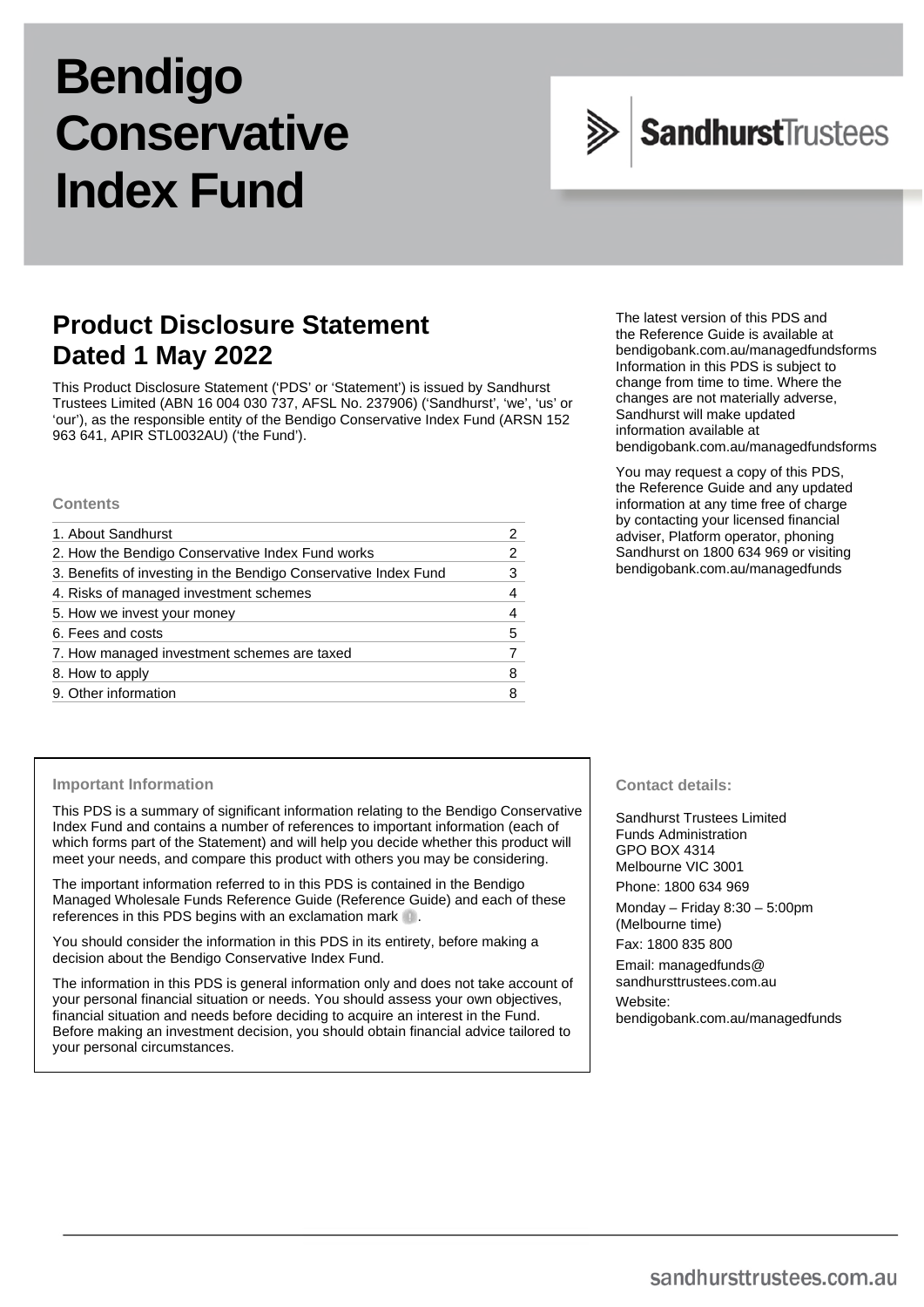# **1. About Sandhurst**

Sandhurst is the Fund's responsible entity and investment manager. Sandhurst is responsible for overseeing the Fund's operation, and managing and administering the Fund in the best interests of investors.

Sandhurst is a wholly owned subsidiary of Bendigo and Adelaide Bank Limited (ABN 11 068 049 178, AFSL No. 237879) (Bendigo and Adelaide Bank) and is part of the Bendigo and Adelaide Bank Group, which comprises Bendigo and Adelaide Bank and its related entities.

We are a highly regarded financial services provider and part of Bendigo and Adelaide Bank's wealth management arm. Established in 1888, we have evolved from a traditional trustee company to a modern full-service wealth manager.

Like Bendigo and Adelaide Bank, we have a strong focus in supporting the people, communities and initiatives from which we draw our ongoing success.

# **2. How the Bendigo Conservative Index Fund works**

# **Structure**

The Fund is a registered managed investment scheme, whereby your money is pooled with other investors' money. Sandhurst invests this money on behalf of all the Fund's investors. This means that you have access to certain investments that you may not otherwise be able to access on your own. The ASIC website [moneysmart.gov.au](https://www.moneysmart.gov.au/) has more information on managed investment schemes.

The Fund is established under a constitution (Constitution), which sets out your rights and the powers and responsibilities of Sandhurst. You can obtain a copy of the Constitution free of charge by contacting us.

Under the Corporations Act 2001 (Corporations Act), the Fund is required to have a compliance plan lodged with ASIC. The compliance plan is audited annually and sets out measures that Sandhurst will implement to ensure that the Fund's operation complies with the Corporations Act and the Constitution.

# **About units and unit pricing**

The Fund is unitised, meaning that when you invest in the Fund, you purchase units that represent a beneficial interest in the Fund's assets (but not in any particular underlying asset).

The unit price is calculated each business day (i.e. any day that is not a weekend or a public holiday in Melbourne, Victoria) by dividing the Fund's net asset value by the number of units on issue, and is adjusted for transaction costs including the buy/sell spread (see section 6 'Fees and costs' in this PDS and section 3 'Fees and costs' in the Reference Guide for further information). Valuations of the Fund's assets are conducted at any time determined by Sandhurst, at regular intervals appropriate to the nature of the asset, and such times as required in the Constitution. The unit price will vary as the market value of the assets in the Fund rises or falls. The latest unit prices are available at [bendigobank.com.au/personal/](https://bendigobank.com.au/personal/investing/managed-funds/unit-prices)  [investing/managed-funds/unit-prices](https://bendigobank.com.au/personal/investing/managed-funds/unit-prices) 

Sandhurst has adopted a unit pricing policy setting out the principles which we apply when exercising unit pricing discretions under the Constitution. You can request a copy of the policy and other documents relating to unit pricing discretions free of charge by calling Sandhurst.

### **Applications and withdrawals**

You can make applications and withdrawals at any time, subject to the following minimum requirements (which Sandhurst may change at its discretion):

- Minimum initial investment \$50,000
	- Minimum additional investment \$100 or a minimum of \$50 per month via the regular savings plan Minimum withdrawals \$1,000
- Minimum switches \$1,000
- Minimum investment balance \$50,000

Note: Sandhurst may accept lesser amounts at its discretion.

Sandhurst will retain any interest earned on application money before it is paid into the Fund.

# **Initial investment**

To acquire units in the Fund, you will need to complete an Application Form. If a completed Application Form is received and accepted before 12 noon Melbourne time on a business day, the application will be processed using the Fund's application price calculated as at the close of business on that day. Otherwise, the following business day's application price will be used (these conditions also apply to additional investments – see below).

Payment can be made by cheque or direct debit (if using direct debit, you will need to complete the relevant section of the Application Form) or other method acceptable to Sandhurst. In certain circumstances, Sandhurst reserves the right to refuse an application or accept only part of an application or change processing times.

The Application Form is available at [bendigobank.com.au/managedfundsf](https://bendigobank.com.au/managedfundsforms)orms

# **Additional investments**

You can increase your investment by acquiring units in the Fund at any time, with payment made by BPAY®, cheque, direct debit or other method acceptable to Sandhurst. Units will be issued in accordance with the initial investment timings listed above. You should obtain a copy of the most up-to-date PDS for this Fund when making additional investments, as the investment will be made on those terms. In certain circumstances, Sandhurst reserves the right to refuse an additional investment or accept only part of an additional investment (for example, if the Fund is closed to additional investments) or change processing times.

The Investment Contribution Form is available at [bendigobank.com.au/managedfundsf](https://bendigobank.com.au/managedfundsforms)orms

® Registered to BPAY Pty Ltd ABN 69 079 137 518

# **Regular savings plan**

The Fund offers a regular savings plan with a minimum investment of \$50 per month. Simply complete this election on your Application Form, or alternatively, you can establish a regular savings plan at any time by completing the Investment Contribution Form available at

[bendigobank.com.au/managedfundsf](https://bendigobank.com.au/managedfundsforms)orms and nominate your contribution amount.

### **Withdrawal requests**

You can decrease your investment by withdrawing some or all of your units by sending Sandhurst a completed Withdrawal Form. If your Withdrawal Form is received and accepted before 12 noon Melbourne time on a business day, the withdrawal will be processed using the Fund's withdrawal price calculated as at the close of business on that day. Otherwise, the following business day's withdrawal price will be used. If you make a withdrawal request which would result in your investment balance falling below the minimum investment balance, as set out above under the heading "Applications and withdrawals", Sandhurst may at its discretion treat your withdrawal request as relating to all of your remaining units in the Fund.

The Withdrawal Form is available at [bendigobank.com.au/managedfundsf](https://bendigobank.com.au/managedfundsforms)orms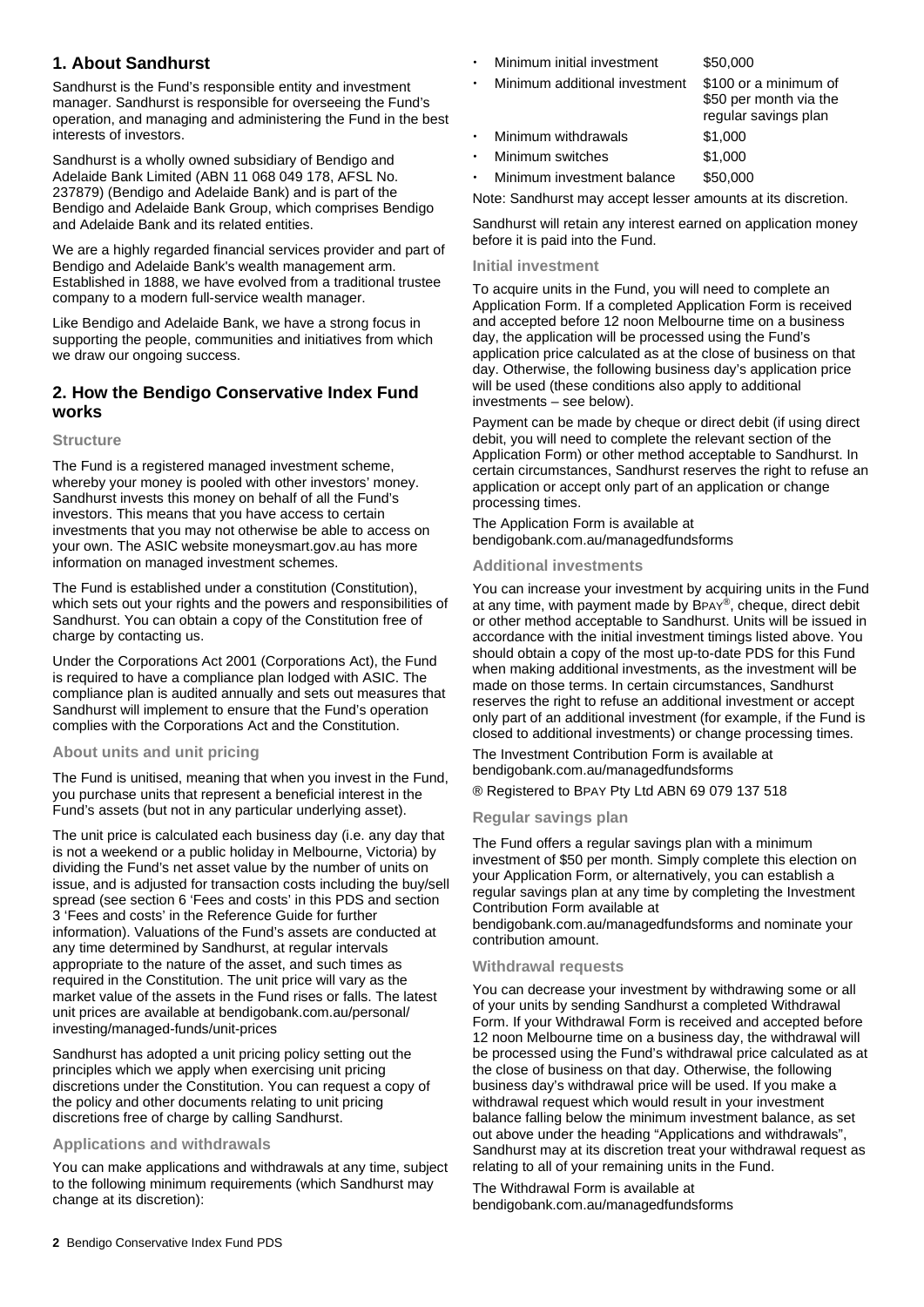After Sandhurst has received and accepted a completed Withdrawal Form, withdrawals are normally paid within 5 business days of the withdrawal date (however, the Fund's Constitution allows up to 30 days or such longer period as Sandhurst determines in certain circumstances). Withdrawals will be credited directly to your nominated account or a cheque can be sent to you upon request.

In extraordinary circumstances, Sandhurst reserves the right to suspend withdrawals from the Fund, such as if in the reasonable opinion of Sandhurst, it is in the best interests of investors as a whole to do so. In some circumstances, such as when there is a freeze on withdrawals, you may not be able to withdraw your units in the Fund within the usual period for withdrawal requests. Sandhurst reserves the right to change processing times.

### **Minimum investment balance**

If the current value of your investment falls below the minimum investment balance, as set out above under the heading "Applications and withdrawals", Sandhurst may at its discretion redeem your interests in the Fund and pay the proceeds to you.

# **Switching and transfers**

You may switch from the Fund to other funds operated by Sandhurst and which are listed on the Switch Form (available at [bendigobank.com.au/managedfundsf](https://bendigobank.com.au/managedfundsforms)orms). When you request a switch, we will redeem your existing units in the Fund at the next available redemption price and we will use the proceeds to buy the units in the new fund at the relevant application price. There is currently no charge for switching between funds, however buy/sell spreads do apply. Switching from one fund to another fund may give rise to tax consequences and it is recommended that you check the tax implications with your accountant or financial adviser before switching.

When making a switch the minimum balance and transaction amounts of the respective funds must be met. You should obtain a copy of the most up-to-date PDS for each fund when requesting a switch, as the switch will be made on the terms of that PDS and the Switch Form. These documents and the Switch Form are available at

[bendigobank.com.au/managedfundsf](https://bendigobank.com.au/managedfundsforms)orms

You can also transfer your units in the Fund to another person. To discuss what is required for a transfer, please contact us on 1800 634 969.

### **Income distributions**

The Fund may earn income such as dividends, interest and other distributable income, as well as net realised capital gains on the sale of underlying assets. It is Sandhurst's intention that the full amount of the Fund's taxable income in each financial year be distributed to investors. The amount of distributions will vary from period to period and there may be periods in which no distribution is made. Distributions are calculated half yearly as at 30 June and 31 December, and normally paid within 2 months.

Your entitlement to distributions is calculated by dividing the total distribution amount by the total number of units on issue at the distribution date, and multiplying the result by the number of units you hold on that date. If you withdraw units prior to the distribution date, you will not receive any distribution for the period you held those units in the relevant distribution period. However, the Fund's unit price will incorporate the distribution entitlement up to the withdrawal date.

You can choose to have your distributions either:

- reinvested in further units in the same Fund; or
- paid to you by direct credit to your nominated account.

If you do not make a choice, or if a direct credit rejection occurs, then your distributions will be automatically reinvested by acquiring additional units in the Fund at the unit price applicable at the end of the relevant distribution period (the buy/sell spread does not apply to reinvested distributions). You can change your choice for receiving distribution payments by advising Sandhurst at least 10 business days before the end of the relevant distribution period. Otherwise, the change to your distribution instructions will not occur until after the next distribution is paid. Distributions will not be paid by cheque.

#### **Platform investors**

If you are investing through a master trust, wrap account or other investor directed portfolio-type service (collectively referred to as a "Platform"), it is generally the operator of that Platform or the custodian of the Platform which becomes the investor in the Fund, not you. Accordingly, they have the rights of an investor and can exercise them in accordance with their arrangements with you.

If you invest through a Platform, you are subject to the terms that are prescribed by the operator of the Platform which may differ from the terms outlined in this PDS (such as procedures for making investments, switches and withdrawals, cooling off periods, cut-off times for transacting, timing for distributions additional fees and costs and investor reporting).

Sandhurst is not responsible for the operation of any Platform through which you invest. In addition to reading this PDS, you should read the PDS for the Platform and other documents that explain the Platform, as issued by your Platform operator.

 You should read the important information about 'Acquisition and disposal of units' before making a decision. Go to section 1 of the Reference Guide at [bendigobank.com.au/managedfundsf](https://bendigobank.com.au/managedfundsforms)orms The material relating to the 'Acquisition and disposal of units' may change between the time when you read this Statement and the day when you acquire the product.

# **3. Benefits of investing in the Bendigo Conservative Index Fund**

The significant features and the significant benefits of the Fund include:

- **Ready-made diversification:** The Fund provides a readymade diversified solution. It provides exposure to investments across the asset classes of Australian and international shares, property and infrastructure, alternative assets, Australian and international fixed interest securities and cash.
- **Access to reputable index managers:** The Fund provides access to the resources and knowledge of leading professional index managers that have an investment strategy of tracking an index with set tolerance levels. Index managers are generally structured to closely match one or a number of indices, so that returns, before fees, also closely match the returns of those indices, rather than trying to select outperforming assets or attempting to time the market.
- **Exposure to alternative assets and cash:** In accordance with the Fund's asset allocation, the Fund may invest in assets that do not necessarily track an index such as alternatives and cash. Alternatives may provide broader diversification due to their low correlation with traditional asset classes, while cash can provide defensive characteristics.
- **Regular income with moderate capital growth:** The Fund is designed to be a medium term investment that aims to deliver regular income and moderate capital growth whilst minimising the risk of capital loss over the medium term. If you choose to reinvest your distributions you can benefit from the power of compounding, which allows you to generate returns on your reinvested distributions to optimise your investment earnings over the long term.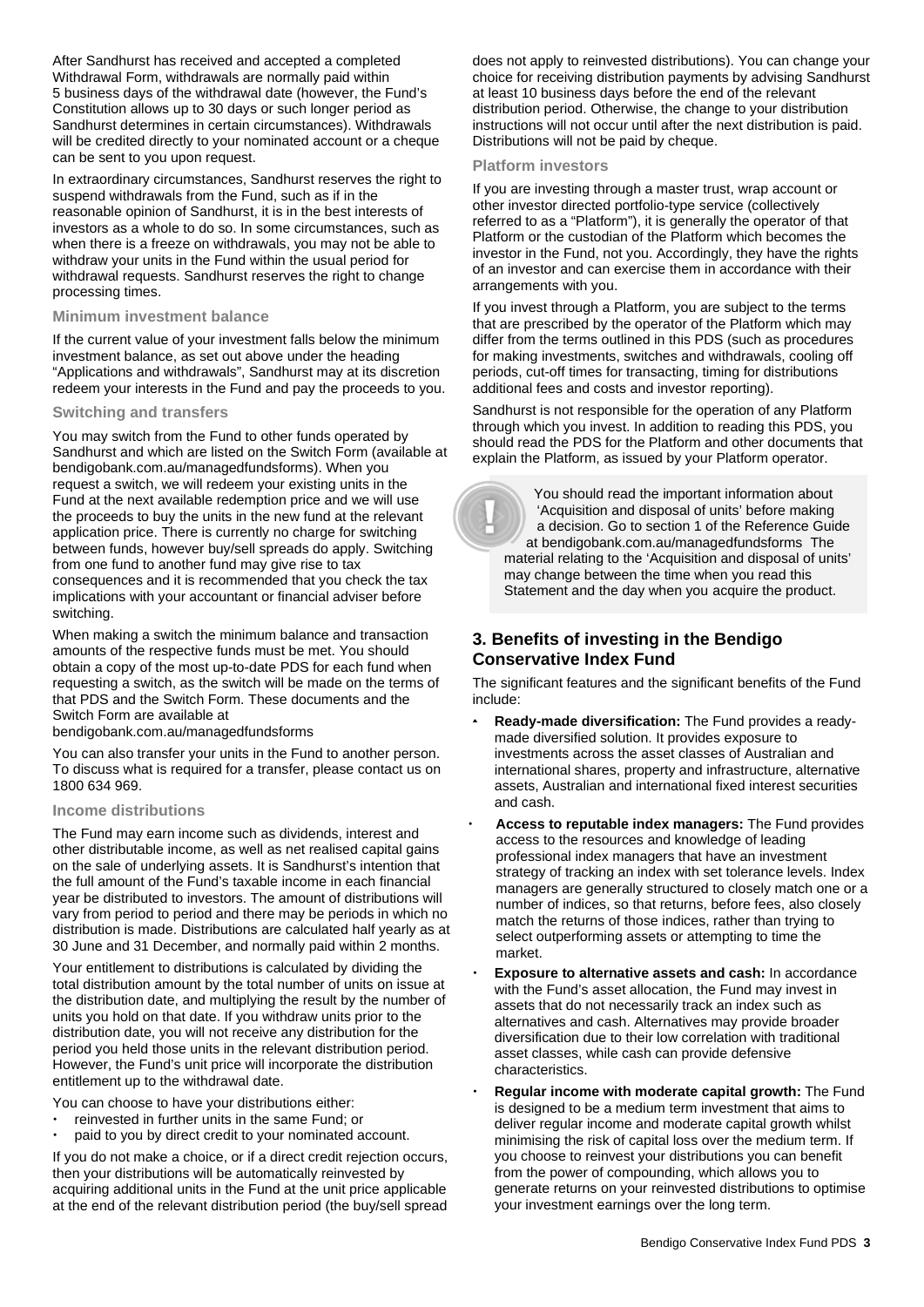- **A simple and convenient way to invest:** The Fund is designed to make investing easy for you. We handle all the investment decisions, paperwork and administration, and provide you with regular information and reporting on your investment. Our application process is straightforward and our friendly staff are on hand to assist you with any queries regarding your investment.
- **Regular savings plan:** The Fund offers the convenience of a regular savings plan so you can add to your investment on a regular basis with as little as \$50 per month. Regular investments can be deducted straight from your bank account.
- **A responsible entity with a proven record:** Sandhurst aims to create wealth for investors by employing a disciplined and conservative approach to managing quality investments.

The Fund aims to provide a simple, cost-effective solution to help you save for your future.

# **4. Risks of managed investment schemes**

The purpose of this section is to inform you of the types of significant risks that may apply to an investment in the Fund and is a summary only. It does not purport to be a comprehensive statement of all the risks.

All investments carry risk. Different investment strategies may carry different levels of risk, depending on the assets that make up the investment strategy. Generally, assets with the highest long-term returns may also carry the highest level of short-term risk.

The significant risks of investing in the Fund are summarised as follows:

- **Individual investment risk:** Investments made by the Fund will fluctuate in value, meaning that they can, and do, fall in value for many reasons. This is an inherent risk associated with all managed funds.Sandhurst aims to reduce investment risk by diversifying investments across the market thereby reducing the impact of individual investment risk.
- **Market risk:** The Fund is impacted by market risk. Factors that may influence the market include changes to economic, technological, climate, political, taxation, country, legal conditions and/or market sentiment. The Fund invests in a diversified portfolio of investments within its prescribed asset classes to reduce the impact of market risk.
- **Currency risk:** The Fund has exposure to international markets. Changes in foreign currencies relative to the Australian dollar can have a positive or negative impact on investment returns or values. The asset managers of the Fund's investments, including Sandhurst itself, may manage currency risk by the use of currency derivatives to hedge currency exposure.
- **Fund risk:** The Fund may not achieve its investment objective or Sandhurst may underperform other investment managers. The Fund could be terminated, the fees and costs could change, Sandhurst could be replaced as the responsible entity and/or investment manager, or key personnel could change. Sandhurst has established operational risk and compliance processes and aims to minimise Fund risk by monitoring how these risks may impact on the Fund and by acting in the best interests of investors.
- **Derivatives risk:** Derivatives may be used from time to time for both gaining and hedging exposure to assets, interest rate risk and/or currencies. Derivatives risk includes the value of derivative positions not moving in line with the movement in the underlying asset, potential illiquidity of the derivative, and the Fund being unable to meet payment obligations in relation to derivative contracts. Sandhurst has

processes in place to govern the use of derivatives. Sandhurst will not use derivatives to gear the returns of the Fund.

- **Liquidity risk:** The Fund's assets may not be able to be converted into cash in a timely manner in order to pay withdrawal requests. Sandhurst manages liquidity risk by investing in a range of assets that ordinarily can be readily converted into cash.
- **Counterparty risk:** Counterparty risk represents the loss that would be recognised if counterparties (i.e. the other parties to the contracts such as securities dealers or derivative counterparties or responsible entities) fail to perform as contracted. The asset managers of the Fund's investments are primarily responsible for managing this risk.
- **Regulatory risk:** Investment performance may be affected by changes to government policies, regulations and taxation laws.
- **Asset manager risk:** A fund of another asset manager in which the Fund invests could be terminated, or there could be changes in the fees and costs, the responsible entity and/or asset manager, or key personnel. The underlying asset manager may underperform the relevant performance benchmark or other asset managers. To minimise this risk, Sandhurst has strong risk management, governance and investment management processes in place, including the assessment and ongoing monitoring of asset managers.

The significant risks of investing in managed investment schemes include that:

- the value of investments will vary over time;
- the level of returns will vary and future returns may vary from past returns;
- returns are not guaranteed and you may lose some of your money;
- laws affecting managed investment schemes may change in the future; and
- the level of risk for you will vary depending on a range of factors including, age, investment time frames, where other parts of your wealth are invested and your risk tolerance.

The performance of the Fund is regularly monitored to assess whether the investment policy and the objectives of the Fund are being met. However, we do not guarantee future profitability, Fund returns, distributions or return of capital.

You should consult with your financial adviser to properly understand the risks associated with the Fund and your attitude to investment risk.

Sandhurst, Bendigo and Adelaide Bank and its related entities do not guarantee the repayment of capital invested, the payment of income or the Fund's investment performance. An investment in the Fund does not represent a deposit with, or a liability of Sandhurst, Bendigo and Adelaide Bank or its related entities. Bendigo and Adelaide Bank does not stand behind or guarantee the performance of Sandhurst.

Sandhurst is not an authorised deposit-taking institution within the meaning of the Banking Act 1959

# **5. How we invest your money**

The Fund offers a single investment option.

Sandhurst aims to create wealth for investors by providing simple and professionally managed investment opportunities.

Our approach involves investing Fund assets in investment vehicles that are managed by expert asset managers, including Sandhurst itself. The Fund will gain exposure to asset classes via various investment options, including accessing leading asset managers which have an 'index' investment approach. Index strategies are designed to represent a broad market or a portion of the broad market. Indexing is a way of gaining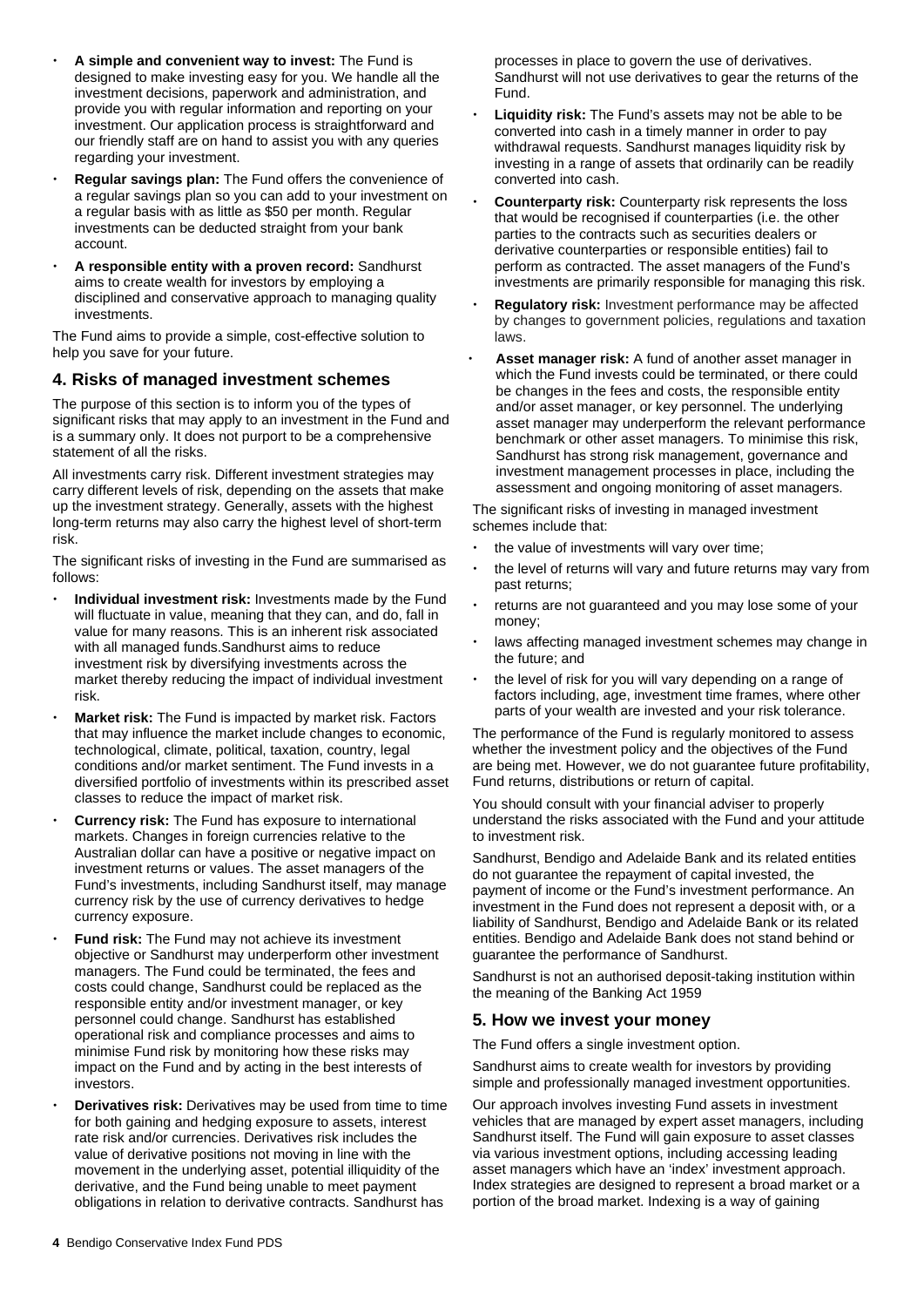exposure to investment markets whilst not seeking to outperform the relevant markets. This in turn reduces the risk of underperforming the relevant markets (before fees). Most investment markets have indices that measure their value over time and index funds seek to track the return of particular markets or sectors.

Whilst Fund assets will have exposure to an index investment strategy, Sandhurst will also invest in alternative assets, that may not use an index approach. These may include, and are not limited to, investments such as commodities and unlisted assets. In addition, Sandhurst manages the cash component of the Fund and also manages derivatives held by the Fund from time to time.

Sandhurst monitors and manages foreign currency exposures. The neutral position for exposure to currencies is 50% hedged for international shares and 100% hedged for global fixed interest, we may vary these positions at any time based on our view of economic and market conditions.

Sandhurst determine the allocation of amounts to each asset class on an ongoing basis within the ranges set out in the adjacent table for this Fund.

Further information about these asset managers can be found a[t bendigobank.com.au/globalassets/](https://www.bendigobank.com.au/globalassets/documents/wealth/managedfunds/asset-manager-guide.pdf)  [documents/wealth/managedfunds/asset-manager](https://www.bendigobank.com.au/globalassets/documents/wealth/managedfunds/asset-manager-guide.pdf)[guide.pdf](https://www.bendigobank.com.au/globalassets/documents/wealth/managedfunds/asset-manager-guide.pdf) 

**Warning:** When choosing whether to invest in the Fund, you should consider:

- the likely investment return;
- the risk; and
- your investment timeframe.

**Labour standards, or environmental, social or ethical considerations** 

Sandhurst does not take into account labour standards or environmental, social or ethical considerations in the selection, retention or realisation of investments relating to the Fund.

> You should read the important information about the Fund's investment process before making a decision. Go to section 2 of the Reference Guide at [bendigobank.com.au/managedfundsf](https://bendigobank.com.au/managedfundsforms)orms The material relating to the Fund's investment process may change between the time when you read this Statement and the day when you acquire the product.

# **Bendigo Conservative Index Fund**

| <b>Investment</b><br>return<br>objective                        | To deliver investment returns after fees in excess of<br>2% above inflation over a full market cycle (typically 7<br>to 10 years).                                                                                                                                                                                                                                                                                                            |     |     |  |
|-----------------------------------------------------------------|-----------------------------------------------------------------------------------------------------------------------------------------------------------------------------------------------------------------------------------------------------------------------------------------------------------------------------------------------------------------------------------------------------------------------------------------------|-----|-----|--|
| <b>Investment</b><br>strategy                                   | To invest via expert asset managers, including<br>Sandhurst, that specialise in index strategies that seek<br>to track the performance of selected benchmarks as<br>well as alternative assets and cash. Alternative assets<br>and cash may or may not invest in index strategies.<br>Sandhurst will invest the Fund's assets across a<br>variety of asset classes in a manner that it believes will<br>meet the investment return objective. |     |     |  |
|                                                                 | The neutral position of the Fund is 40% growth assets<br>and 60% defensive assets.                                                                                                                                                                                                                                                                                                                                                            |     |     |  |
|                                                                 |                                                                                                                                                                                                                                                                                                                                                                                                                                               | Min | Max |  |
|                                                                 | Australian shares                                                                                                                                                                                                                                                                                                                                                                                                                             | 5%  | 30% |  |
| <b>Strategic</b><br>asset class<br>allocation                   | International shares                                                                                                                                                                                                                                                                                                                                                                                                                          | 5%  | 35% |  |
|                                                                 | Property & infrastructure                                                                                                                                                                                                                                                                                                                                                                                                                     | 0%  | 20% |  |
|                                                                 | <b>Fixed interest</b>                                                                                                                                                                                                                                                                                                                                                                                                                         | 20% | 65% |  |
|                                                                 | Alternatives                                                                                                                                                                                                                                                                                                                                                                                                                                  | 0%  | 20% |  |
|                                                                 | Cash                                                                                                                                                                                                                                                                                                                                                                                                                                          | 0%  | 40% |  |
|                                                                 | In exceptional market conditions the Fund may have<br>asset class allocations outside the stated minimum and<br>maximum for short periods of time.                                                                                                                                                                                                                                                                                            |     |     |  |
| <b>Minimum</b><br>suggested<br>investment<br>timeframe          | Recommended for at least a 3 year investment period.                                                                                                                                                                                                                                                                                                                                                                                          |     |     |  |
| Type of<br>investor for<br>whom this<br>investment<br>is suited | This Fund is intended to suit an investor primarily<br>seeking regular income and moderate capital growth<br>from a conservative diversified portfolio of income and<br>capital growth assets.                                                                                                                                                                                                                                                |     |     |  |
| <b>Risk level</b>                                               | This Fund is considered by Sandhurst to be a low to<br>medium risk investment.                                                                                                                                                                                                                                                                                                                                                                |     |     |  |
| <b>Changes to</b><br>the Fund                                   | We have the right to terminate the Fund or change the<br>Fund's investment return objective (including without<br>limitation the strategic asset class allocations and<br>investment strategy) and investments (including by<br>switching investments to a strategy of another asset<br>manager) without providing prior notice to investors.<br>We will inform investors of any material changes to the<br>Fund in accordance with the law.  |     |     |  |

# **6. Fees and costs**

### **Did you know?**

Small differences in both investment performance and fees and costs can have a substantial impact on your long term returns. For example, total annual fees and costs of 2% of your account balance rather than 1% could reduce your final return by up to 20% over a 30 year period (for example, reduce it from \$100,000 to \$80,000).

You should consider whether features such as superior investment performance or the provision of better member services justify higher fees and costs.

You may be able to negotiate to pay lower fees. Ask the Fund or your financial adviser.

### **To find out more**

If you would like to find out more, or see the impact of the fees based on your own circumstances, the **Australian Securities and Investments Commission** (**ASIC**) Moneysmart website (www[.moneysmart.gov.au\)](https://www.moneysmart.gov.au/) has a managed funds fee calculator to help you check out different fee options.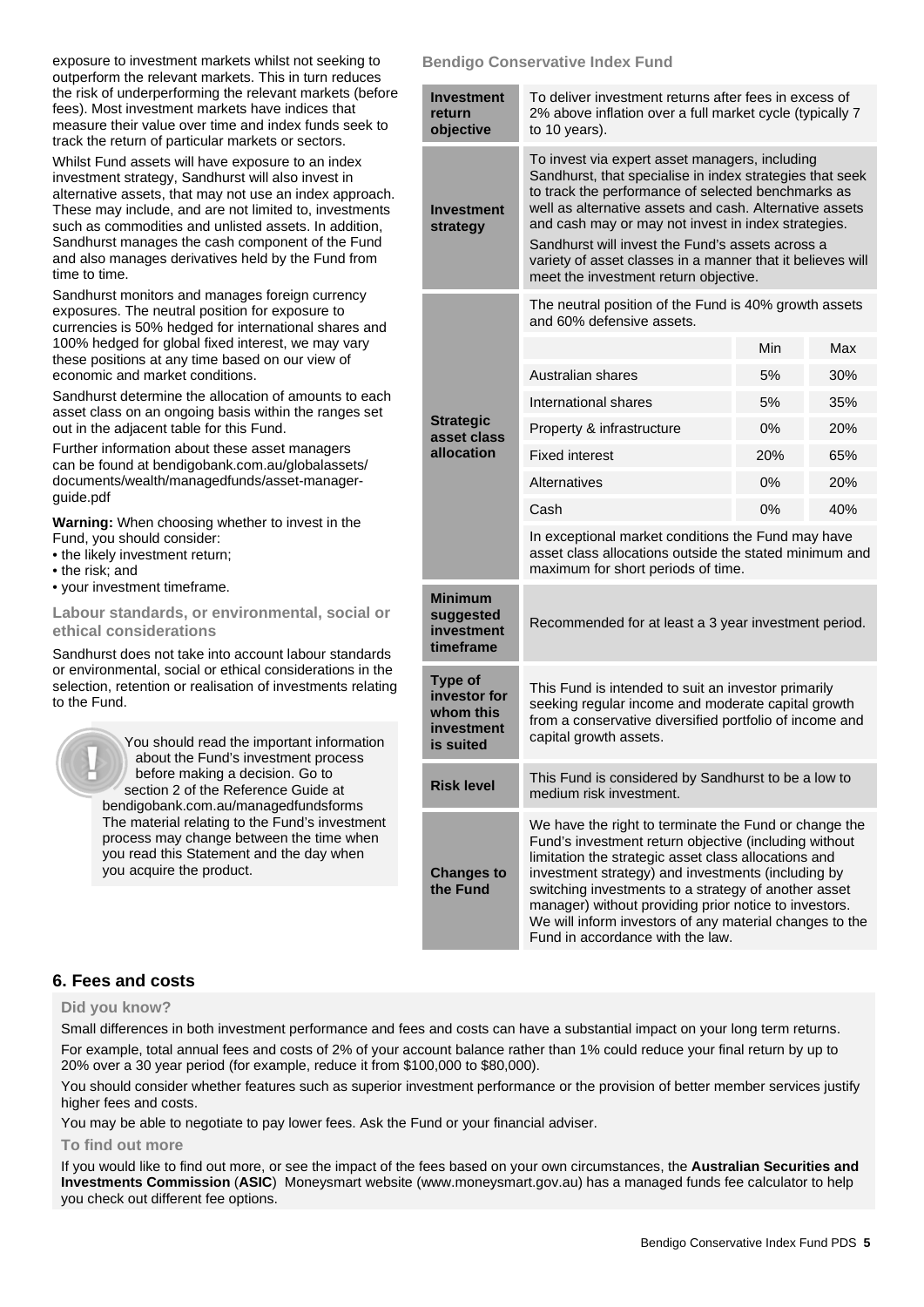The managed funds fee calculator on the ASIC website (ww[w.moneysmart.gov.au\)](https://www.moneysmart.gov.au/) can also be used to calculate the effect of fees and costs on account balances. Taxation information is set out in section 7 of this PDS.

The following table shows the fees and other costs that you may be charged. These fees and costs may be deducted from your money, from the returns on your investment or from the assets of the Fund as a whole. This information can be used to compare costs between different simple managed investment schemes.

You should read all the information about fees and costs because it is important to understand their impact on your investment. All the fees and costs shown in this section include GST less the applicable reduced input tax credits unless otherwise stated.

#### **Fees and costs summary**

| <b>Bendigo Conservative Index Fund</b>                                                                                                     |                                         |                                                                                                                                                                                                                                                                                                                                                                                                                                    |  |  |  |
|--------------------------------------------------------------------------------------------------------------------------------------------|-----------------------------------------|------------------------------------------------------------------------------------------------------------------------------------------------------------------------------------------------------------------------------------------------------------------------------------------------------------------------------------------------------------------------------------------------------------------------------------|--|--|--|
| Type of fee or cost                                                                                                                        | <b>Amount</b>                           | How and when paid                                                                                                                                                                                                                                                                                                                                                                                                                  |  |  |  |
| <b>Ongoing annual fees and costs</b>                                                                                                       |                                         |                                                                                                                                                                                                                                                                                                                                                                                                                                    |  |  |  |
| Management fees and costs*<br>The fees and costs for managing<br>your investment                                                           | 0.42% p.a.                              | The Fund's management fee is 0.41% p.a. and is calculated on the<br>Fund's net asset value, accrued daily and paid quarterly in arrears to<br>Sandhurst from the Fund's assets as a whole.<br>Management fees and costs include indirect costs of 0.01% p.a.<br>which are paid when they arise.<br>The Fund's management fees and costs are recovered from the<br>Fund and are not directly deducted from your investment account. |  |  |  |
| Performance fees<br>Amounts deducted from your<br>investment in relation to the<br>performance of the product                              | 0.00% p.a.                              | Sandhurst does not charge a performance fee for managing the<br>Fund. However, the Fund may pay performance fees to some asset<br>managers that manage interposed vehicles in which the Fund<br>invests.<br>These performance fees are recovered from the Fund as and when<br>they are incurred and are not directly deducted from your investment<br>account.                                                                     |  |  |  |
| Transaction costs<br>The costs incurred by the scheme<br>when buying or selling assets                                                     | 0.01% p.a.                              | Transaction costs are paid as and when they are incurred by the<br>Fund by a deduction from the Fund. Transaction costs are also<br>incurred by an interposed vehicle in which the Fund has invested<br>and those costs reduce the value of the Fund's investment in that<br>interposed vehicle. These transaction costs are not directly<br>deducted from your investment account.                                                |  |  |  |
| Member activity related fees and costs (fees for services or when your money moves in or out of the scheme)^                               |                                         |                                                                                                                                                                                                                                                                                                                                                                                                                                    |  |  |  |
| Establishment fee<br>The fee to open your investment                                                                                       | Nil                                     | Not applicable                                                                                                                                                                                                                                                                                                                                                                                                                     |  |  |  |
| Contribution fee<br>The fee on each amount<br>contributed to your investment                                                               | Nil                                     | Not applicable                                                                                                                                                                                                                                                                                                                                                                                                                     |  |  |  |
| Buy-sell spread <sup>#</sup><br>An amount deducted from your<br>investment representing costs<br>incurred in transactions by the<br>scheme | Buy spread: 0.09%<br>Sell spread: 0.13% | The buy spread applies to each application in the Fund and is<br>deducted from your investment amount upon application. The sell<br>spread applies to each withdrawal and is deducted from your<br>investment amount upon withdrawal.                                                                                                                                                                                              |  |  |  |
| Withdrawal fee<br>The fee on each amount you take<br>out of your investment                                                                | Nil                                     | Not applicable                                                                                                                                                                                                                                                                                                                                                                                                                     |  |  |  |
| Exit fee<br>The fee to close your investment                                                                                               | Nil                                     | Not applicable                                                                                                                                                                                                                                                                                                                                                                                                                     |  |  |  |
| Switching fee<br>The fee for changing investment<br>options                                                                                | Nil                                     | Not applicable                                                                                                                                                                                                                                                                                                                                                                                                                     |  |  |  |

\* The amount of this fee can be negotiated. See "Differential fee arrangements" under the heading "Additional explanation of fees and costs" in the Reference Guide for more information.

^ These fees do not include amounts payable to a financial adviser. See "Advice fee" under the heading "Additional explanation of fees and costs" in the Reference Guide for more information.

# These spreads can increase materially in stressed market conditions. See "Investor buy/sell spread" under the heading "Additional explanation of fees and costs" in the Reference Guide for more information.

**Warning:** Additional fees may be paid to a financial adviser if a financial adviser is consulted. Please refer to the Statement of Advice in which details of the fees are set out.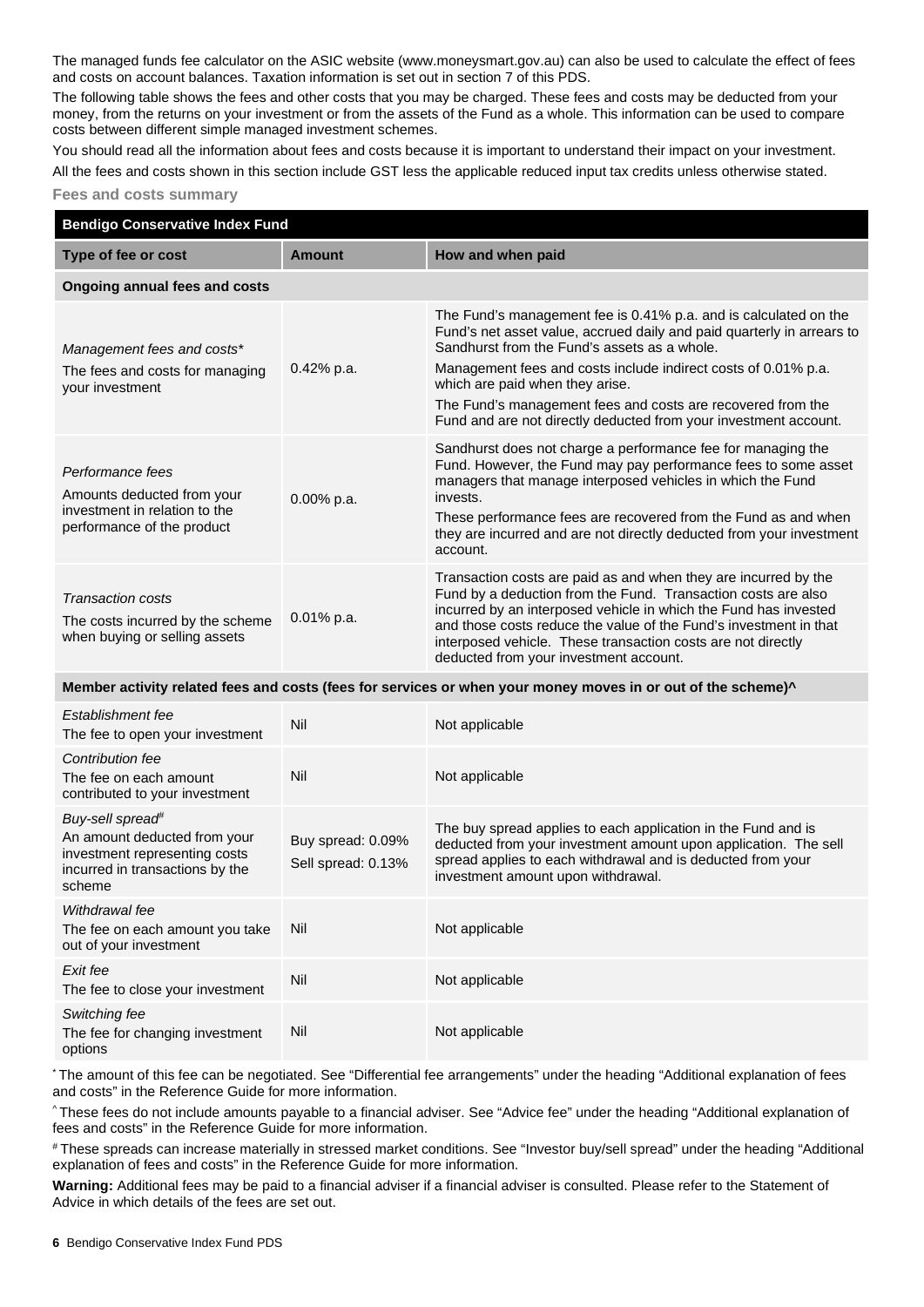# **Example of annual fees and costs for the Fund**

The following table gives an example of how the fees and costs for the Fund can affect your investment over a one-year period. You should use this table to compare the Fund with other managed investment products.

| <b>EXAMPLE:</b><br><b>Bendigo Conservative</b><br><b>Index Fund</b>      |               | <b>BALANCE OF \$50,000 WITH</b><br><b>A CONTRIBUTION OF \$5,000</b><br><b>DURING YEAR</b>                                                                                                                                                                                        |
|--------------------------------------------------------------------------|---------------|----------------------------------------------------------------------------------------------------------------------------------------------------------------------------------------------------------------------------------------------------------------------------------|
| Contribution<br>Fees                                                     | Nil           | For every additional \$5,000<br>you put in, you will be charged<br>\$0.                                                                                                                                                                                                          |
| <b>PLUS</b><br>Management<br>Fees and<br>Costs                           | $0.42\%$ p.a. | <b>And, for every \$50,000 you</b><br>have in the Bendigo<br>Conservative Index Fund, you<br>will be charged or have<br>deducted from your investment<br>\$210 each year.                                                                                                        |
| <b>PLUS</b><br>Performance<br>Fees                                       | 0.00% p.a.    | And, you will be charged or<br>have deducted from your<br>investment \$0 in performance<br>fees each year.                                                                                                                                                                       |
| <b>PLUS</b><br>Transaction<br>Costs                                      | $0.01\%$ p.a. | And, you will be charged or<br>have deducted from your<br>investment \$5 in transaction<br>costs.                                                                                                                                                                                |
| <b>EQUALS</b><br>Cost of<br>Bendigo<br>Conservative<br><b>Index Fund</b> |               | If you had an investment of<br>\$50,000 at the beginning of the<br>year and you put in an<br>additional \$5,000 during that<br>year, you would be charged<br>fees and costs in the range of:<br>\$215 to \$237<br>What it costs you will<br>depend on the fees you<br>negotiate. |

# **Additional explanation of fees and costs**

### **Management fees and costs**

Management fees and costs are incurred in managing the Fund, comprising the management fee paid to Sandhurst as responsible entity for administering the Fund, other investmentrelated expenses and reimbursements in relation to the Fund, amounts paid or payable for investing in the assets of the Fund, and indirect costs (excluding any transaction costs and performance fees, if any). Indirect costs are based on the actual costs of the past financial year.

Indirect costs are any amounts that directly or indirectly reduce the returns on the units that is paid from, or reduce the amount or value of, the income or assets of the Fund (including an underlying investment of the Fund).

The Fund's Constitution allows Sandhurst to pay or recover, from the Fund, all costs, charges, expenses and outgoings reasonably and properly incurred by Sandhurst in the proper performance of its duties in administering the Fund. These are included in the indirect costs of the fund.

Management fees and costs are based on the latest available information as at the date of this PDS. Management fees and costs may increase or decrease over time depending on the amounts comprising the management costs described above.

### **Performance fees**

A performance fee is an amount paid or payable, calculated by reference to the performance of the Fund and interposed vehicles in which the Fund invests, whether from income or capital appreciation (realised or unrealised). As at the date of this PDS, Sandhurst does not charge a performance fee for managing the Fund but some of the asset managers of

interposed vehicles in which the Fund invests do charge performance fees.

Accordingly, the total performance fees set out in the 'Fees and costs summary' include performance fees chargeable by us (nil) and performance fees of 0.00% p.a. chargeable by some of the asset managers of interposed vehicles in which the Fund invests.

The performance fees set out above have been calculated by reference to the average performance fees over a previous period, except where the Fund or the relevant interposed vehicle was first offered in the current financial year, in which case a reasonable estimate of the performance fees was used in the calculation.

# **Transaction costs**

Transaction costs are incurred when acquiring and disposing of certain assets. These costs may include clearing costs, brokerage, stamp duty and buy/sell spreads charged by us or charged to us by asset managers we engage. The amount of total gross transaction costs are 0.04% p.a. The transaction costs shown in the 'Fees and costs summary' are shown net of any amount recovered by the buy/sell spread charged by Sandhurst as set out in the 'Fees and costs summary'.

# **Changes to fees and costs**

Fees and costs can be changed at any time by Sandhurst in accordance with the Fund's Constitution without your consent. If fees payable to Sandhurst increase, you will be given 30 days' prior notice. Other costs may change at any time without prior notice to you.

# **Tax**

For information about tax, please see section 7 "How managed investment schemes are taxed".

> You should read the important information about 'Fees and costs' before making a decision. Go to section 3 of the Reference Guide at [bendigobank.com.au/managedfundsf](https://bendigobank.com.au/managedfundsforms)orms The material relating to the 'Fees and costs' may change between the time when you read this Statement and the day when you acquire the product.

# **7. How managed investment schemes are taxed**

**Warning:** Investing in a registered managed investment scheme is likely to have tax consequences. The Australian taxation system is complex and individual investors have different circumstances. Persons are strongly advised to seek professional tax advice.

In summary, when investing in the Fund, investors should note that:

- Registered managed investment schemes generally do not pay tax on behalf of investors.
- Investors will be assessed for tax on income and capital gains generated by the Fund in the year to which their entitlement relates, irrespective of whether the income is reinvested or the income payment occurs at a later date.
- Tax components of Fund distributions will be allocated to investors on a fair and reasonable basis.
- The Fund will pass through the investors' share of any tax credits received during the year.
- The Fund has made a 'capital election' under the tax regime for Managed Investment Trusts (MIT) and it continues to be an eligible MIT.
- Investors may be liable for tax on capital gains realised on the sale of units in the Fund, either by withdrawal, switch or transfer.